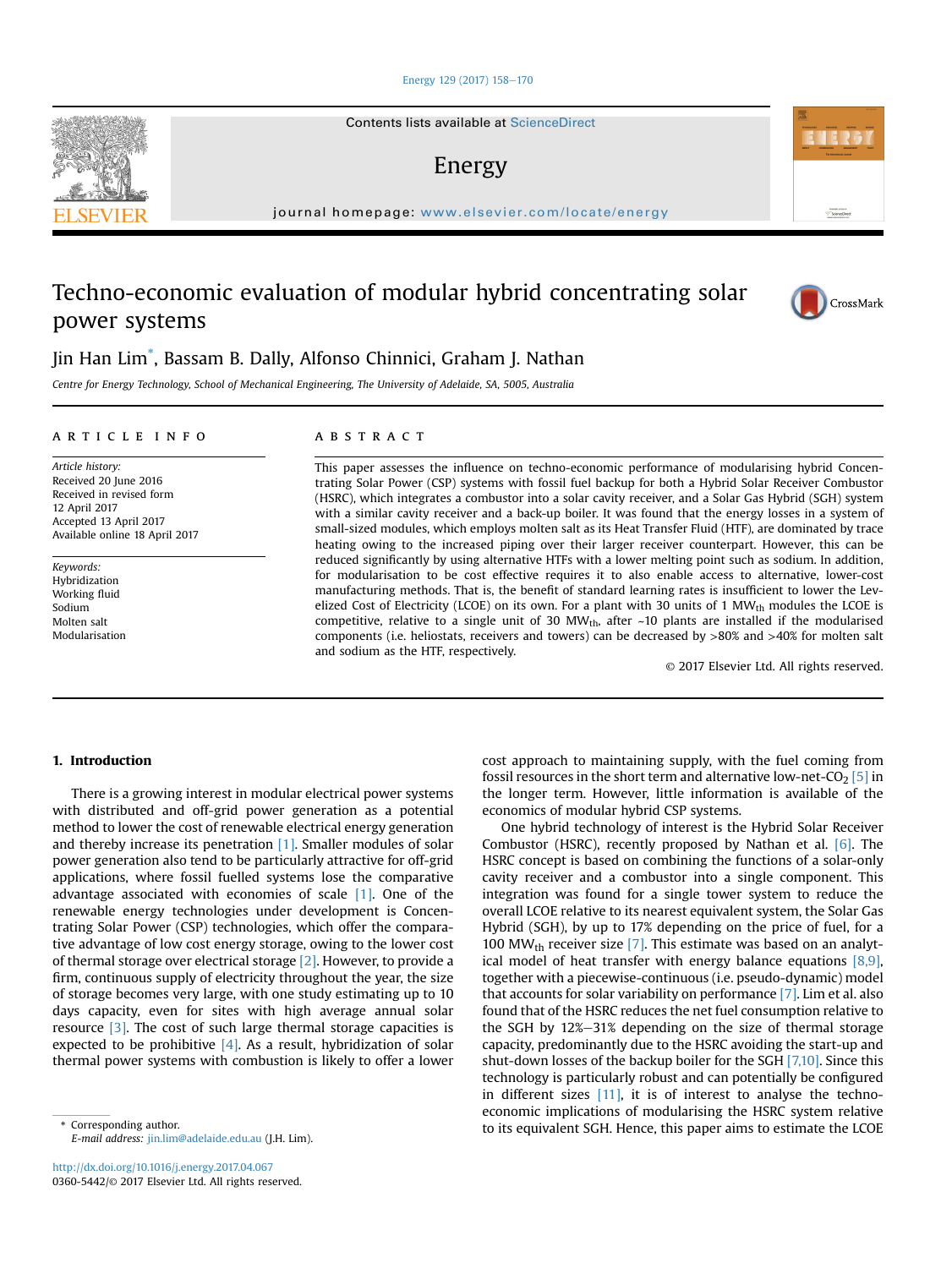| <b>Nomenclature</b> |                                           | decom  | decommissioning           |
|---------------------|-------------------------------------------|--------|---------------------------|
|                     |                                           | dump   | dumped                    |
| Q                   | heat transfer rate (W)                    | elec   | electric al               |
| Ŵ                   | work rate = power output $(W)$            | exh    | exhaust                   |
|                     |                                           | gas    | hot gases from combustion |
| Greek Symbols       |                                           | gen    | generator                 |
| ε                   | experience parameter                      | helio  | heliostat                 |
|                     |                                           | int    | internal                  |
| Abbreviations       |                                           | invest | investment                |
| <b>CSP</b>          | <b>Concentrating Solar Power</b>          | mat    | material                  |
| <b>EPGS</b>         | <b>Electrical Power Generating System</b> | max    | maximum                   |
| <b>HSRC</b>         | Hybrid Solar Receiver Combustor           | min    | minimum                   |
| <b>HTF</b>          | Heat Transfer Fluid                       | mod    | modular                   |
| <b>IEA</b>          | International Energy Agency               | Na     | liquid sodium             |
| LCOE                | Levelized Cost of Electricity             | noz    | nozzle opening losses     |
| SG                  | Steam Generator                           | rec    | solar receiver            |
| SGH                 | Solar Gas Hybrid                          | salt   | molten salt               |
|                     |                                           | sec    | secondary air             |
| Subscripts          |                                           | sol    | solar                     |
| air                 | air from surrounding                      | stm    | steam                     |
| ap                  | aperture                                  | sto    | storage                   |
| boil                | boiler                                    | t      | time (years)              |
| cap                 | capacity                                  | th     | thermal output            |
| comb                | combustion air                            | trace  | trace heating             |
| conv                | conventional                              | use    | useful                    |
| crit                | critical or threshold value               | wall   | wall losses               |
| cum                 | cumulative                                |        |                           |
|                     |                                           |        |                           |

of several modular units of the HSRC as compared with a single unit of the HSRC for the same power block size comparing these systems to their equivalent counterparts.

Modular systems are being introduced in power generation technologies including wind turbines, solar PV, CSP [\[1,12\]](#page--1-0) and nuclear reactors  $[13,14]$ . This is driven by the potential to lower the cost by mass production of standardized components of much smaller scale. Other advantages are claimed with the use of lowercost materials [\[15\]](#page--1-0), which offers the potential for additional options to identify the economic optimum in LCOE. The complexity and technical challenges of construction are also lower for smaller/ modular CSP systems [\[16\].](#page--1-0) In addition, for a large power plant with multiple modules, there is no need to shut down the entire plant in the event where there is a problem with one of the modules. This provides greater flexibility when operating a power plant. Another potential advantage is that the power station can be constructed in stages, therefore allowing cash-flow to be generated in stages [\[17\].](#page--1-0) Nevertheless, these potential advantages must be compared against the disadvantages that include an increase in operations and maintenance (O&M) costs, an increase in the number of components, and an increase in the thermal and parasitic losses due to an increase in surface area to volume ratio associated with reduced thermal scale of the components. However, to our knowledge, no assessment of the direct economic merit of modularisation of hybrid CSP plants has been reported. Therefore, the paper aims to evaluate the trade-off between the aforementioned pros and cons for modular hybrid CSP systems.

In light of the discussion above, the first aim of the present investigation is to extend the pseudo-dynamic model of the HSRC and SGH developed previously for the evaluation of modules of different sizes. The next aim is to estimate the dominant losses associated with both types of modular hybrid CSP systems. The third aim is to assess the economic trade-off between these losses

and lower manufacturing costs due to improved learning/cheaper materials for both modular HSRC and SGH systems.

#### 2. Methodology

The pseudo-dynamic model of Lim et al. [\[7\],](#page--1-0) written in Matlab, was extended to assess the modularisation of selected components in the HSRC and SGH systems. The same model, which calculates the pseudo-dynamic performance of each system by assuming steady-state operation at each time-step from a time-series of hourly Direct Normal Irradiation data, was revised to incorporate multiple modularised components in both systems. This model has been previously verified to show that the dynamic response of the system to various time-series is consistent with expectation [\[7\].](#page--1-0)

#### 2.1. Site selection

The pseudo-dynamic model uses data from the National Solar Radiation Database and Bureau of Meteorology at selected sites from the USA and Australia respectively for the year 2000-2004. In particular, the sites selected are Daggett (34.85 N 116.8 W, USA), Prescott Love Field (34.65 N 112.42 W, USA), Darwin (12.45 S 130.83 E, AUS) and Mildura (34.18 S 142.15 E, AUS) because of their have high average annual solar radiation [\[3\].](#page--1-0) Of these sites, Daggett has the lowest vulnerability to unscheduled reduction in output due to the variability in solar resource. Hence, this site was selected as a reference case for all of the calculations performed in this paper.

#### 2.2. System components for modularisation

[Figs. 1 and 2](#page--1-0) present schematic diagrams of the modules of heliostat field and receiver that are combined to power a central